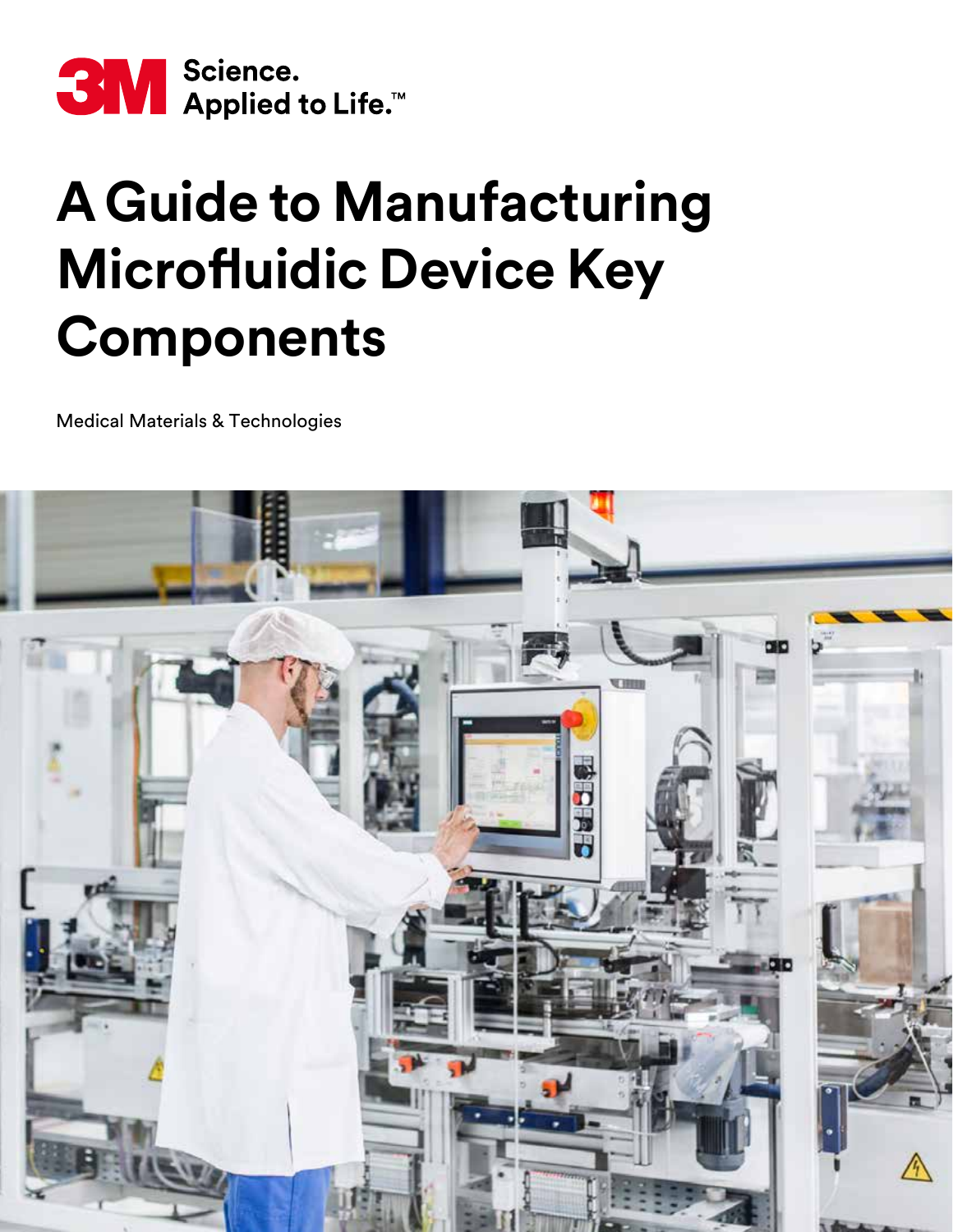# **A Guide to Manufacturing Microfluidic Device Key Components**

**Authors: Jake Eldridge, Sr. Manufacturing Technology Engineer, 3M Health Care**

# **Introduction**

Microfluidic devices can signal the difference between health and illness. They monitor blood glucose, genetic biomarkers, screen for cancer, and more. They can detect pathogens and genetic biomarkers. Accuracy and the right materials are paramount as you design and manufacture these critical tools.

Manufacturing microfluidic devices requires sophisticated techniques. These sensitive strips or discs transport, protect and detect important samples of blood or other fluids that give patients and their caregivers the crucial information they need. Microfluidic devices are usually small and have intricate channels and circuits which require a lot of attention and care to assemble and manufacture.

This paper will cover processing considerations and material properties of common microfluidic device components. The intention is to provide microfluidic device manufacturers insight into successful fabrication strategies when developing state-of-theart products.



# **Microfluidic device tape components: What are their functions and properties?**

It's important to understand the function of each component used to create microfluidic devices before we classify them.

## **Substrates & Backings**

#### Functions

A substrate or backing is like the spine of the tape. It is the component that dictates the tape's mechanical characteristics. The backing type should be chosen based upon the desired performance of the tape, whether it needs to be thick and rigid, conformable, reflective, or in some instances, stretchy.

Surface modifications are sometimes added for microfluidic tapes to enable hydrophilic characteristics depending on its desired function. Additionally, surfaces can be treated to enhance adhesion or promote adhesive release.

#### Properties of different substrates

Included below is a short list of common substrates used in microfluidic devices:

- Biaxially oriented polypropylene (BOPP): offers good clarity, low autofluorescence with considerable strength and is easy to process in terms of coating, printing, and slitting. Special consideration should be given to avoid surface scratching during processing.
- Polyethylene terephthalate (PET): naturally clear with good strength. Low moisture transmission. Easy to add surface treatment.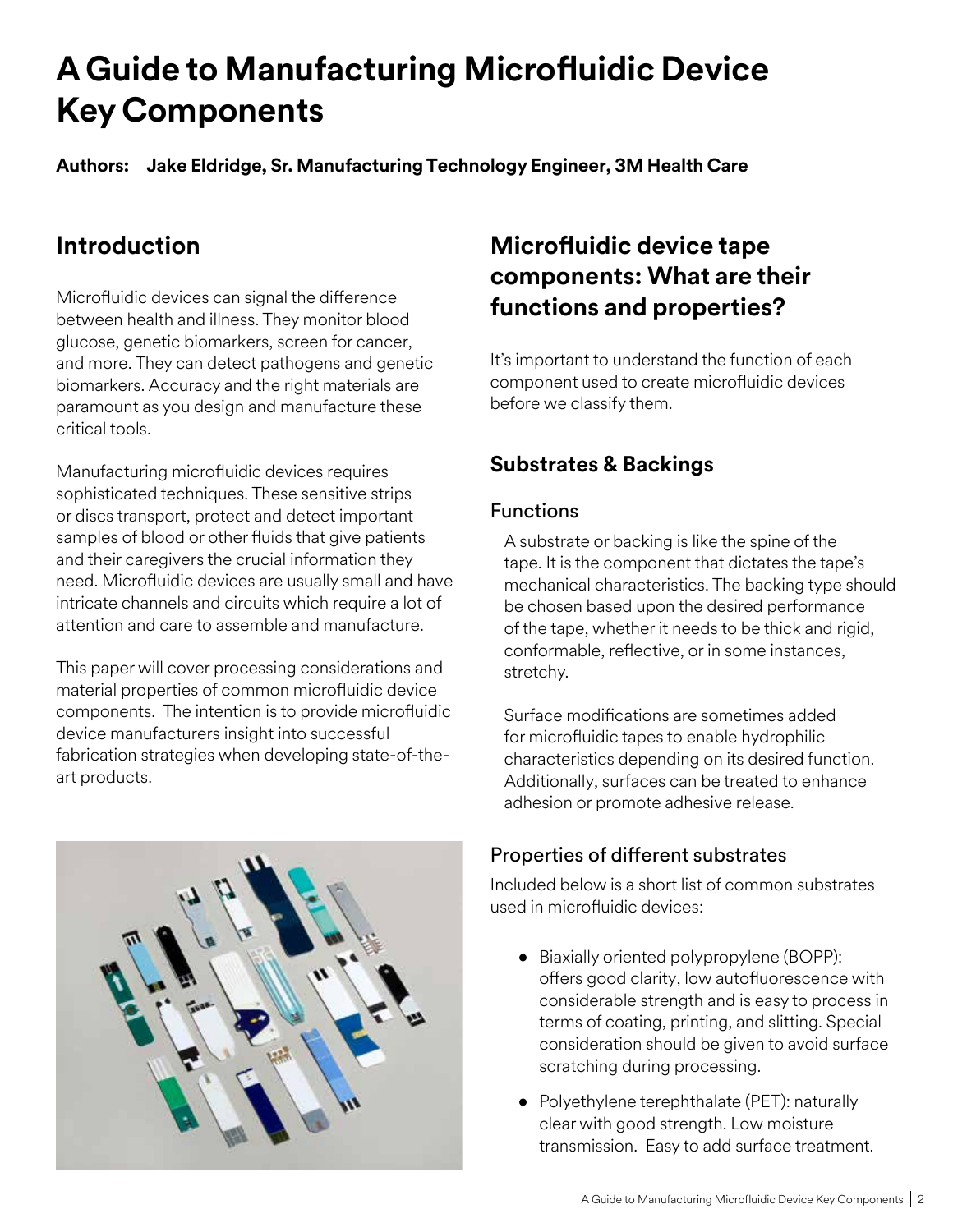Very easy to process, coat, slit etc. Good rigidity with lower susceptibility to plastic deformation compared to BOPP.



• Aluminum Foil: available in many forms of alloys and hardness tempers. Surface properties can be easily manipulated based off processing/ milling conditions. Many

aluminum configurations are malleable and can retain shape of the surface to which it is applied and offer enhanced thermal conductivity.



#### **Adhesives**

#### Functions

In the simplest of definitions, adhesives allow a tape to bond to a surface. In microfluidics, tapes are often bonded to plates for sealing sample-well boundaries. Tapes can also be bonded to other components to build a device (i.e. lab-on-a-chip, test strips). In these applications, adhesives are regularly in contact with samples and reagents, and as such must be chemically stable. Polymerase chain reaction (PCR) is used to sequence DNA. Devices may undergo temperature variation during storage and use ranging from below freezing to 98°C. During processing, because of the significant repeated change in temperature, it is important that the adhesive not lose bond nor begin to breakdown and potentially contaminate the reaction.

#### Properties of commonly used microfluidic adhesives

Silicone adhesives: offer very good adhesion to low surface energy (LSE) contact applications. Some variants have very low initial tack and increase bond when sufficient pressure is applied. This may be desirable when repositioning is needed (i.e. on a plate or well cover). Certain siliconebased formulations offer very good resistance to degradation during PCR processing. Silicones

usually cost more than acrylate-based adhesive systems.

Acrylate adhesives: offer good bonding to a wide array of surfaces, with the ability to stay bonded for extended periods of time. They can be formulated to suit a range of adhesion and stiffness profiles needed to maintain critical channel structure and allow for good manufacturing processability. Acrylate adhesives may be lower cost than silicone adhesives.

#### **Liners**

#### Functions

Liners are the unsung heroes of a tape system. They often provide a clean, consistent surface on which to coat the adhesive (more on this in the lamination section below) and protect the adhesive surface from exposure and damage. Liners may be used as a processing aide (process liner) or may stay with the tape until its final usage at an end user (product liner). Due to the intricate and precise nature of coating and converting microfluidic devices, PET or BOPP (explained below) liners are often used to maintain tolerances and clean edge cuts.

#### Properties of different liner substrates

Just like a tape, liners come in numerous substrates based on the needs of the user.

- Paper is often used when a printed liner is needed or if the user needs a relatively inexpensive liner with substantial structure and protection. Paper liners used in the medical tape industry usually have at least one side coated with a poly-olefin layer to allow for a release coating to be applied without soaking into the paper. Surface modifications may include perforation for moisture management.
- BOPP is desirable for its consistency in thickness, strength, and optical qualities. It is generally more expensive than paper but less expensive than PET. Surface modification or priming are sometimes used with BOPP substrates to allow for anchoring of release chemistry (as described in the next section)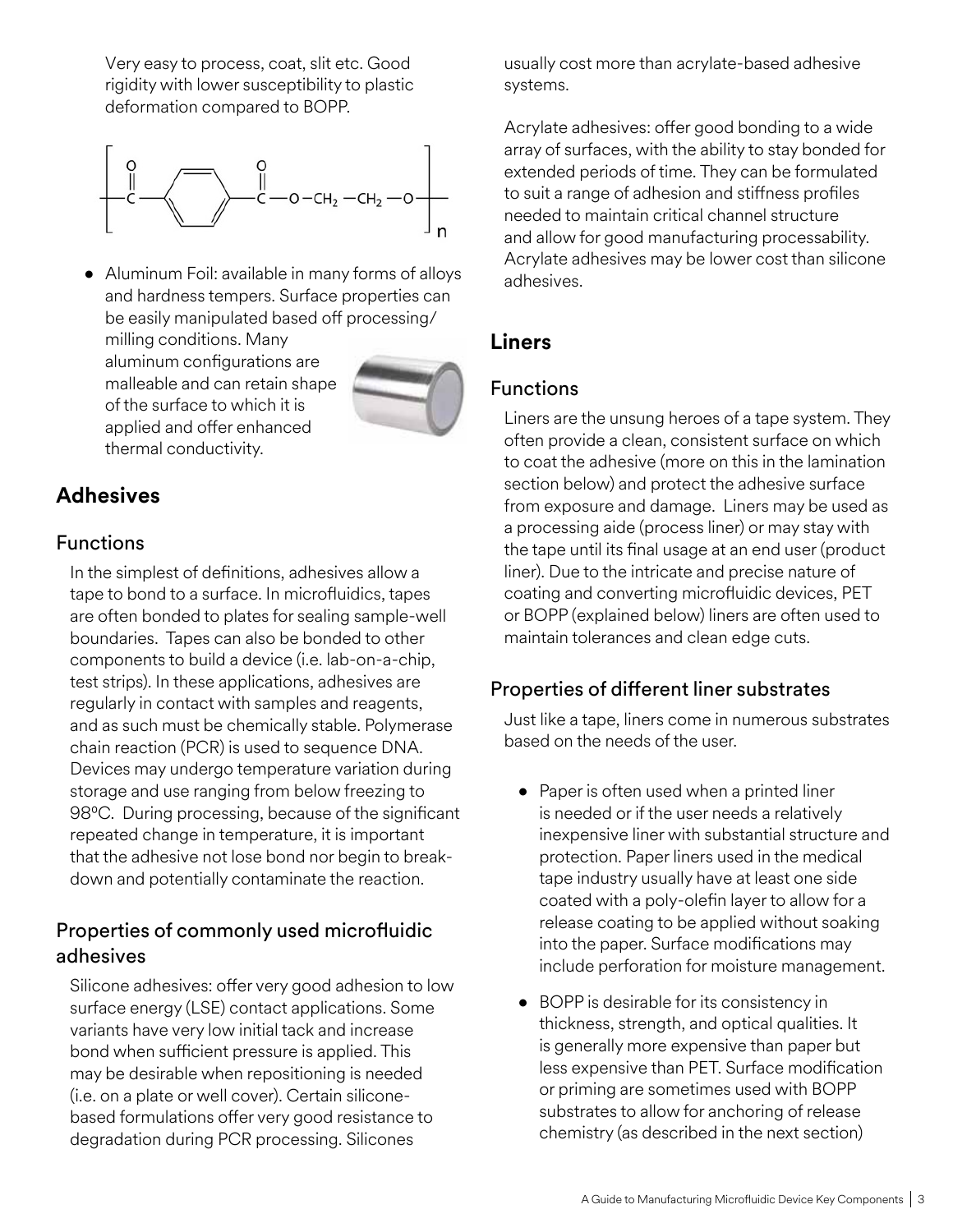• PET is a commonly used polyester liner substrate in many industries. It offers very consistent, rigid properties with a high strength-to-thickness ratio. PET is desirable when coating thickness and precision die cutting are important to the processor or end user. PET is the most expensive option. Surface modification or priming may be employed with PET liners.

#### Liner release coatings

For a liner to work properly and release from the adhesive when peeled, it almost always has some type of coating applied to its surface. This coating is often called the release coating or chemistry, usually comprised of a cured silicone, fluorosilicone, or sometimes fluorocarbon variants. Acrylate adhesives are commonly paired with silicone release coatings. Fluorosilicone and fluorocarbon release coatings are used in conjunction with silicone adhesives, as any use of a pure silicone release chemistry would cause "block" or "lock up" with the adhesive and not perform correctly.

#### Single-coated liners

Sometimes called one-sided liners, this refers to the number of sides with release chemistry. Singlecoated liners are primarily used for single-coated tapes, but sometimes can be used with another single-coated liner for double-coated tape and transfer tape constructions.

#### Double-coated liner

Sometimes called two-sided or tandem liners, this refers to a liner substrate with two sides of release coating. The release chemistry on either side of the liner is almost always different, to offer what's called a differential release gradient. This differential is extremely important for transfer adhesives as the discrepancy in bond allows for release from one side and anchoring to the other side during processing. More on that topic in the Transfer Adhesive section below. Double coated liners may

be also used with a single coated tape to protect a backside surface treatment of a substrate as well.

#### **Tape types: Single coats, double coats, transfer tapes**

Web processed films and laminates are often categorized by their function and appearance.

#### Single-coated Tapes

Single coated tapes offer an adhesive anchored to a substrate that provides strength, conformability, and in some cases a surface in which to adhere another component (tape stacking). In their finished construction single coated tapes can be found with or without a liner. If the construction does not include a liner, the backside of the substrate will have some type of surface treatment, coating or modification that will allow for release of the adhesive when unwinding. Single coated tapes cover a very large array of laminates in the market

and are often further broken down into categories based off the specificity of the backing or adhesive (i.e. Non-woven tapes, silicone tapes, etc.)



#### Double-coated tapes

A double-coated tape consists of a single substrate with adhesives coated on both sides. Depending on the intended use, the adhesives can be the same, can offer different-coating weights to achieve diverse levels of adhesion, or can be separate adhesive systems altogether. Double-coated tapes

can be constructed with either two singlecoated liners or with a one double-coated liner that provides release to both layers of adhesive.



A spacer tape is a double-coated tape manufactured for microfluidic test strips. This tape has a precise overall thickness that provides gapping, channel height thickness, and structure to the test strip.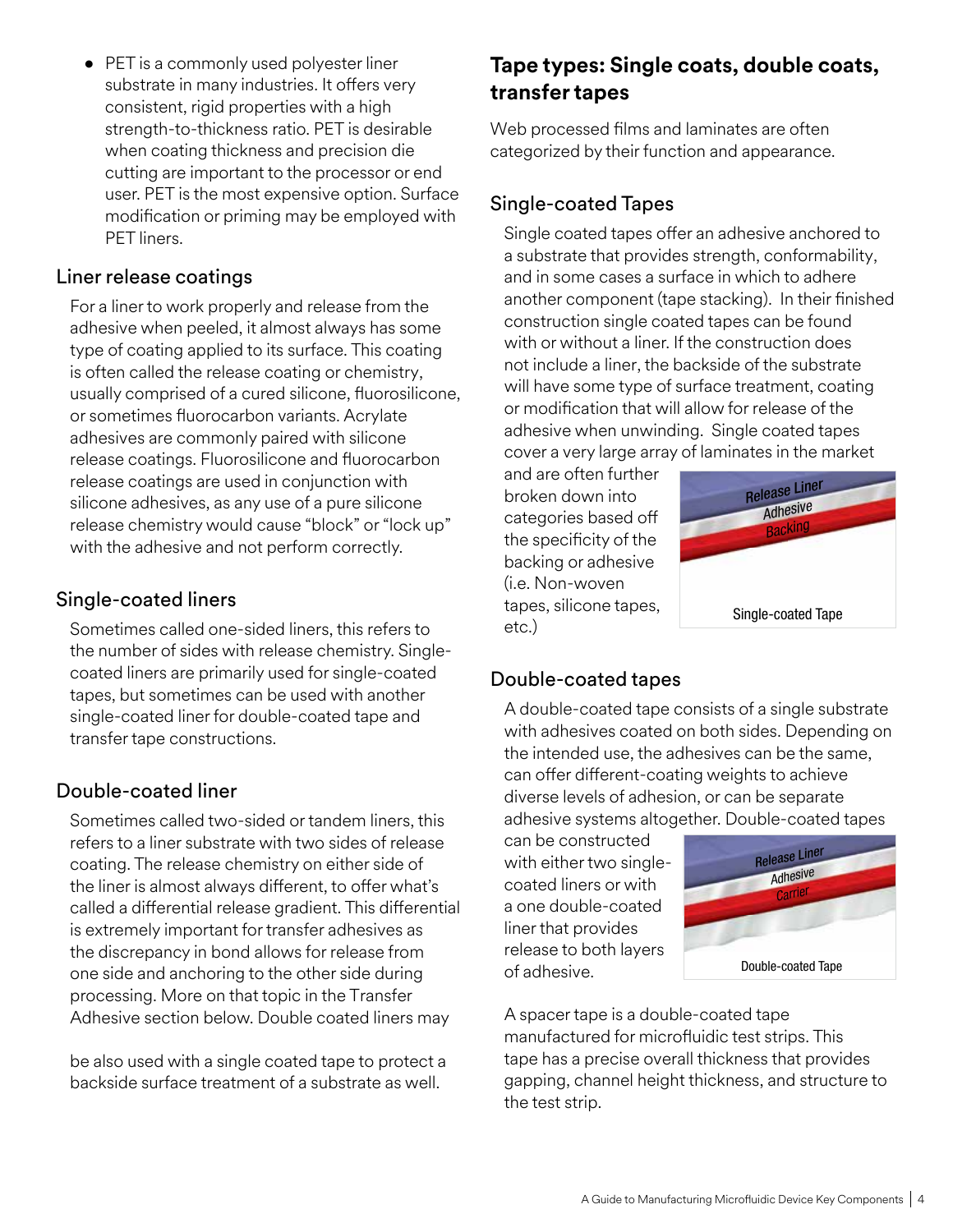#### Transfer adhesives

Transfer adhesives are, in many ways, like doublecoated tapes – the primary alteration being the absence of a substrate. The construction of a transfer adhesive must be either a two-side release coated liner or two single-sided liners. It is very important that the differential in release of the liners is sufficient. Generally, a release differential of 3x is considered ideal. A transfer adhesive with a differential of 2x may be enough but might require special care when unwinding the tape as to not cause "liner confusion". Liner confusion occurs when adhesive anchorage is similar between two

release coatings – in this case the liner will begin to pick or split deeming it near impossible to use or process.



# **Manufacturing process overview**

Now that the basic components of the device have been selected, it is time to manufacture. The manufacturing overview below follows the same seven primary, sequential, steps one would use to make a microfluidic device; starting with creating a substrate, modifying, coating, curing, inspecting, slitting, and, finally, assembling a finished medical device.

# **Polymer Extrusion of films**

Polymer films are used regularly in microfluidic components as substrates and liners due to their high degree of dimensional controllability.

#### Process overview

Polymer extrusion is a complex science centered on the idea of heating input pellets or resin (feed) to a workable temperature, compressing a melt, and metering the melt at a desirable rate to a die to cast and cool a curtain at a consistent, desirable thickness.

Let's start with the extruder itself; at a high-level, it is a network of modular barrels encasing an extrusion screw, or two screws. Pellets are fed through a hopper into the extruder and heated to a nominal

temperature, related to the melt temperature of the polymer. As the feed softens it is forced down the extruder barrel by the screw and begins to compress.1 Pressure builds and what's called "the melt" begins to form.<sup>1</sup> The melt continues to move down the barrel to the final step of metering,<sup>1</sup> where temperature and flow are finely controlled to affect the flow rate of the melt from the extruder.

A note on single-screws and twin-screw designs: at a high-level, a twin-screw offers a more stable flow of material and ability to handle more moisture content in the melt, although having a higher overhead cost and more moving parts to service.

When the melt leaves the extruder, it travels via an insulated hose to a die, where the melt is channeled and metered further to spread into a curtain of desired width and thickness, usually through a drop die. The drop die should be set up over the casting surface or nip and use gravity in assisting the melt flow onto the casting surface. The curtain is cast either directly onto a cooled drum roller or onto a carrier (essentially acting as a release liner for extruded films), quenching the melt at a rate to match the chosen polymer(s) properties. Some techniques for ensuring the quenched melt stays on the cooling drum include nipping (using a release coated laminating nip), static pinning, and air pinning. Additionally, an air-knife (used for air-pinning) can aid in quenching a melt during the casting step. If using this cooling technique, the web should be closely monitored for air bubbles.

If the melt is cast at its desired end-product thickness, then it will pass through standard web handling and be wound as finished product. However, as biaxially oriented films are often used in microfluidic device constructions, the processing does not end here. Biaxial orientation implies the film is stretched in two ways, elongating the polymer chains and adding strength to a film. The film is stretched in both the machine direction (down-web) and cross direction (cross-web) via a length orienter and a tenter, respectively. The length orienter functions by heating the web quickly and immediately elongating via driven-roller speed differential. A tenter functions by grabbing the side of the web with clips on diverging tracks and passing through a series of heating oven zones.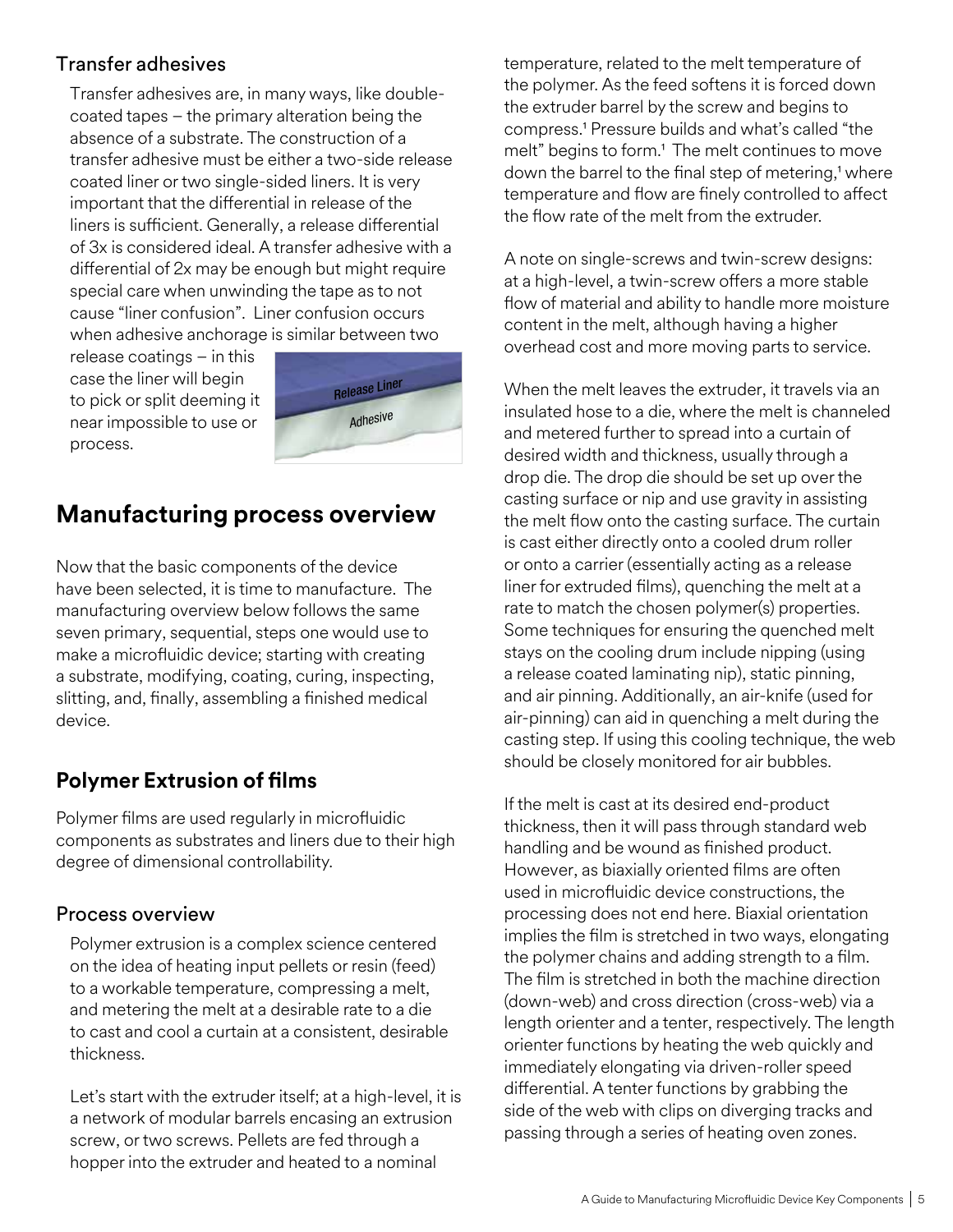After elongating and widening, the web will undergo an edge trim to remove the areas that were deformed by the clips in the tenter.

#### A note on fluorescence of plastic films

The florescence level of the extruded films often used in microfluidic devices and cover-tape applications can interfere with sample signal detection during testing. If the end-use product is sensitive to fluorescence interference it is recommended to evaluate the fluorescence of selected materials.

# **Aluminum foil rolling**

Aluminum foil as a substrate routinely finds its way into microfluidic applications for its conformability, reflectivity, and ability to pierce, most predominately in cover-tapes and molecular diagnostic devices using PCR.

#### Process overview

Aluminum production is a vast industry and the scope of production from the mine to the mill includes many steps. The scope of this overview will focus solely on rolling aluminum coils at the mill. Coil stock input is generally received at a thicker gauge than can be used in microfluidic products and must be rolled to a thinner gauge. This rolling step also lets the processor fine-tune the desired surface finish of the output foil.

The coil stock input is fed into a work-roll nip that is usually supported with one or more backup rolls per work roll to exert the high forces necessary to deform the aluminum. There the coil may undergo several passes through work roll nips at incremental gapping to achieve a desired foil thickness. Different hot rolling or cold rolling methods can be employed to avoid or induce strain-hardening.<sup>2</sup> Many foils used in the microfluidic industry have some level of work hardening that gives the foil added rigidity, which is useful in some tape constructions.

In its final work-rolling step, the foil passes through a mill-roll nip that gives the foil a desired surface finish that is directly related to the finish of the mill roll. Industry standard defines the finish as "mill finish" – relatively rough, or "bright finish" – a

mirror-like finish, with varying degrees in between. It is common for foils to be run through a mill roll nip as two webs back-to-back to increase throughput. This imparts one dull side to each of the foil webs where they are in contact though the nip. To achieve foil with consistent finish on both sides, it must be run through the mill nip as a single web.

Opposite strain-hardened foils are softened foils for cover tapes for microtiter plates. These often have a very ductile nature to allow for conformability and adhesion to sample well edges and allow needles to puncture the cover tape without tearing. Covertape foils are partially or fully annealed, a process that crystallizes the aluminum alloy's molecular structure.<sup>3</sup> The annealing process is completed either before or after rolling the aluminum and is done by heating the foil to an alloy-specific temperature for extended periods and cooling slowly.

#### A note on alloy

Special attention should be given to the alloys and compositions of the foil. A commonly found alloy is that of the 1XXX series. This series is a minimum of 99% aluminum. These alloys are resistant to corrosion and provide thermal and electric conductivity.4 Other series of aluminum have other additives to impart specific properties and workability levels.

# **Hydrophilic surface modifications**

There are various surface modification types and techniques used in microfluidics. The primary surface modification used for microfluidic device components is hydrophilic coatings.

#### Hydrophilic coatings

Hydrophilic films are found primarily in test strips and lab-on-a-chip products that require fluid transport on a very small level. A hydrophiliccoated film promotes fluid flow because of its modified surface energy.<sup>5</sup> For a substrate such as PET to increase hydrophilicity, it usually undergoes a specific treatment to increase the surface energy. Hydrophilic coating chemistries are often proprietary and can be surfactant-containing or surfactant-free.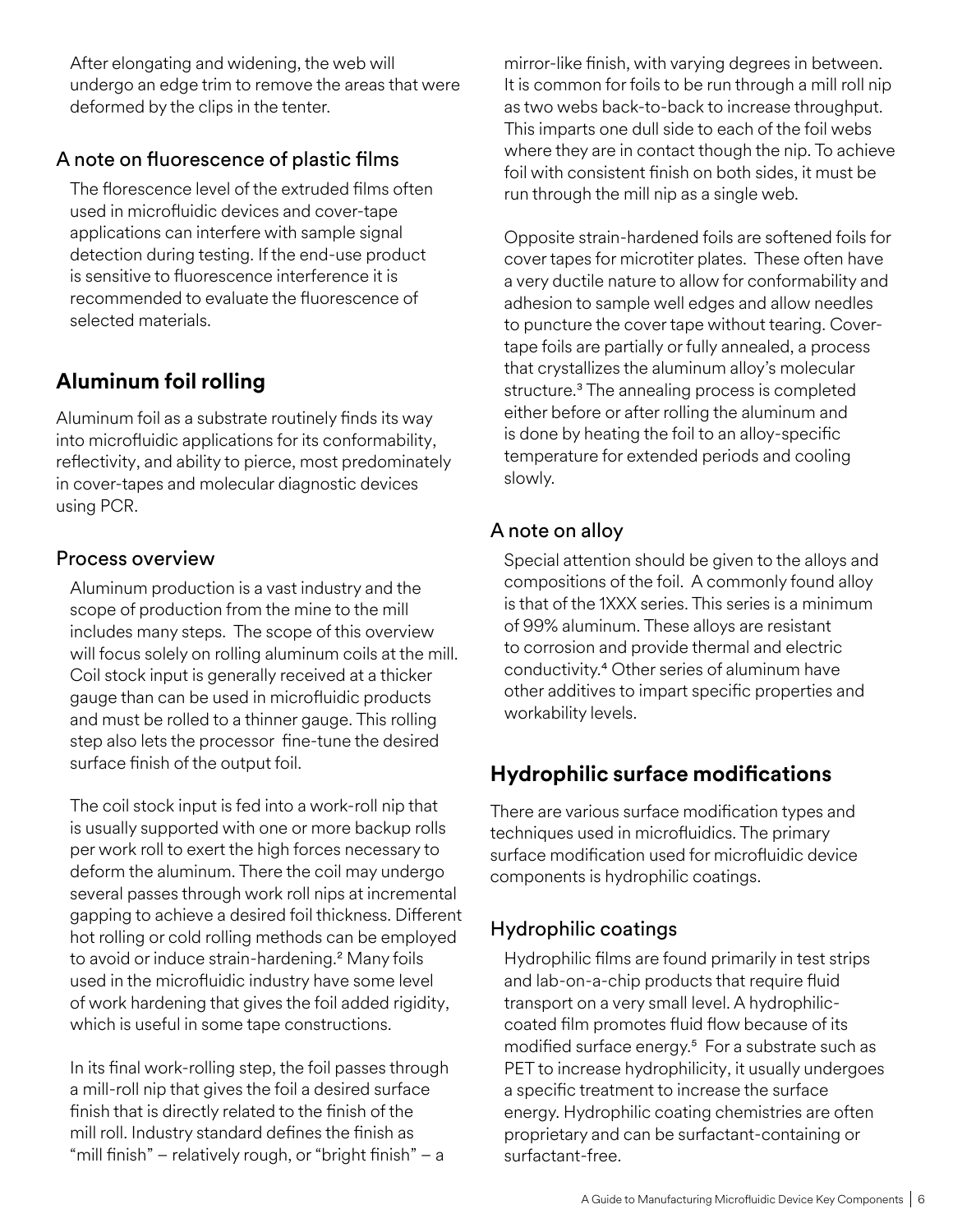Hydrophilic coatings are most often applied via the gravure method discussed in the coating section below. After coating, the web travels through an oven for drying and curing. The measure for hydrophilicity is called contact angle.

### **Adhesive coating/lamination**

Precise and consistent adhesive coating is crucial to the function of microfluidic device components. Device end users rely on extremely controlled film and adhesive thicknesses to build sensitive products. Often this means regulating volumetric flow of fluids on a micro-liter level.



#### Solvent based

A solvent-based adhesive facilitates even application and simplicity in coating. The solvent portion of the solution is removed by drying the adhesive in large ovens. Solvent-based adhesives and coatings are widely used in the industry today, however, this technique may be disadvantaged in the future; primarily due to costly production lines (ovens, thermal oxidizers) and environmental regulations.

Solvent-based adhesives can be coated onto a moving web through many different die designs. The most common are slotted dies and rotogravure (gravure) cylinders. A slot die consists of a split manifold with specific geometries and adjustable zones that control internal die pressure and ultimately coating thickness. Die shims (implantable and removable gapping fixtures) used in slot dies facilitate specific coating widths and lanes explicit to each product made.

Another common coating method for solventbased adhesives is roll-coating via gravure cylinder; most often employed for very thin and low viscosity coatings. This method consists of a cylinder with precisely machined cells that essentially pick up adhesive from an adhesive-solution bath in which the cylinder is partially submerged. As the cylinder rotates it passes under a doctor blade or other mechanism that skims off excess adhesive, thereby controlling coating thickness. As the cylinder continues its rotation the remaining adhesive in the cells gets applied to the moving web passing through a low-pressure nip.

#### Solvent-free adhesives

Solvent-free adhesives or hot melt adhesive inputs come in the form of pellets, resin, or blocks of different compounds. Rather than using a solution to achieve a working viscosity, as with the solventbased method, the hot melt technique uses heat. The inputs are fed through an extruder where they are heated to specific working temperatures and then applied to the substrate or liner via a die. These adhesives require no drying and are often less expensive than solvent-based adhesives due to the lower amount of overhead required to process.

Hot melt adhesives are most commonly applied via drop die, like that used in extrusion, or a contact die. A contact die consists of a manifold with a gap that feeds adhesive to a segment of the die in physical contact with the web. This portion of the die imparts slight pressure to the web against a backup roll and leaves a thin, even coating. Some attributes of this coating technique are proprietary and manufacturer specific.

#### Direct adhesive coating

Direct coating is a method of applying an adhesive onto the tape component's substrate or backing. Because of the complex nature and sensitivity of many microfluidic substrate components this is not a very common practice. Direct coating implies that the backing would undergo the same, harsh environment necessary for adhesive drying/curing, as well as increasing chances of defect introduction into the backing. The primary benefit to applying a direct coat is improved adhesive anchoring to the component substrate.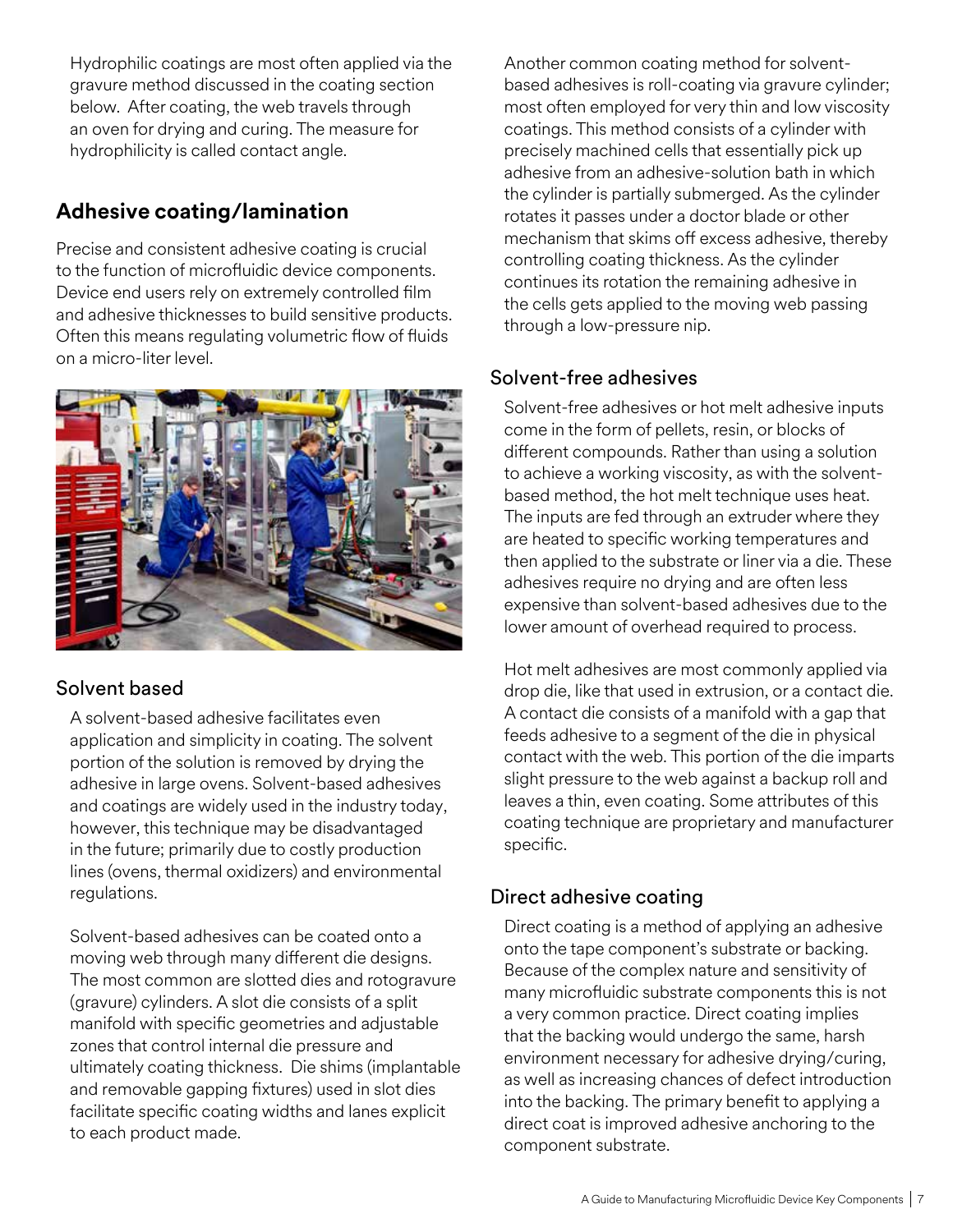#### Adhesive laminating

Adhesive is often applied to microfluidic device substrate by way of lamination instead of direct coating. In this method, adhesive is coated onto a release liner, goes through any necessary drying and/or curing, then laminated to the desired component substrate. This technique permits use of more complex component backings and significantly reduces risk of damage or contamination to the tape substrate. Another advantage is the ability to combine different transfer adhesive combinations with the component substrate. Common challenges of lamination include attaining sufficient bond to the tape backing and choosing a liner with proper release.

*Lamination pressure:* Lamination pressure is crucial when laminating two (or more) webs together. Pressure set-points depend mostly on the component backing and adhesive compositions. If the lamination pressure is too low, there will be insufficient anchorage of the adhesive to the backing. Too high of pressure could cause adhesive oozing or flow (especially with partially cured/ cross-linked adhesives) and can induce a cross-web curve. Additionally, excess pressure can cause a minor decrease in line speed on the leading edge of the laminator nip and impart scratches or stretch in the web.

*Pressure uniformity:* On top of choosing the correct setpoint for pressure, it is imperative that the pressure is applied uniformly in the cross-web direction. Inconsistent pressure can cause minute strain of the tape, inducing curl, or even cause slight adhesive ooze in one direction. Tramming the rollers usually remedies this issue, but in some cases it may be necessary to change out laminator rolls/drums or evaluate the drives for motor or bearing damage.

*Roller release coatings and wraps:* Release coating or wraps are used to reduce scratching or promote face side (adhesive side) release from rolls/idlers during web processing. These techniques are frequently used in web processing of microfluidic components as the substrate films and foils can be extremely prone to scratches or other induced blemishes. There are several options existing for this purpose, many commercially available, however some technology may be proprietary.

*Roll formation:* Once the tape construction has been laminated it reaches the winding step. Care should be taken to ensure the proper roll formation and wind orientation as to not scratch an unprotected sensitive surface. The benefit of liners in terms of protecting a surface, can often present a curse in terms of roll formation. For example, two sided liners are commonly used for purposes of protecting or releasing from the backside of a substrate. This, however, makes the roll prone to slippage and telescoping. Proper attention needs to be given to the roll when winding. If the roll begins to telescope, it is likely that the tension in the web is too high and should be lowered. Another technique to mitigate telescoping is enacting a tension taper, so as the roll winds and gets larger, the amount of tension decreases to counter the internally building pressure of the winding roll. Taper tension is referred to in units of %, as a proportion of the amount of tension decrease from its initial setpoint.

# **Curing**

#### Curing controls: Dryness/extractables

The purpose of curing adhesives is to dry solvent and remove monomers in adhesives. The dryness of a solvent-based adhesive or coating is essential to its functionality. Dryness refers to the residual solvents that remain in a solvent-based adhesive after it has gone through a thermal oven. When set up properly, temperature and airflow-controlled zones in an oven allow for adequate drying of a coating at a given line speed. An extractables test can measure the quantity of solvents and other chemicals remaining in the coating after passing through a drying oven.

#### Curing methods

There are various ways to cure a coating or adhesive based on its chemical structure.

*Thermal cure:* Aside from using an oven to dry a solvent-based coating, ovens can also be used to cure an adhesive or coating. Increasing temperatures or dwell time in an oven can crosslink polymer chains in a coating, thus changing the tack or mechanical properties.

*Ultraviolet (UV) cur:* Ultraviolet lamps can be used to cure solvent-free adhesives or thin release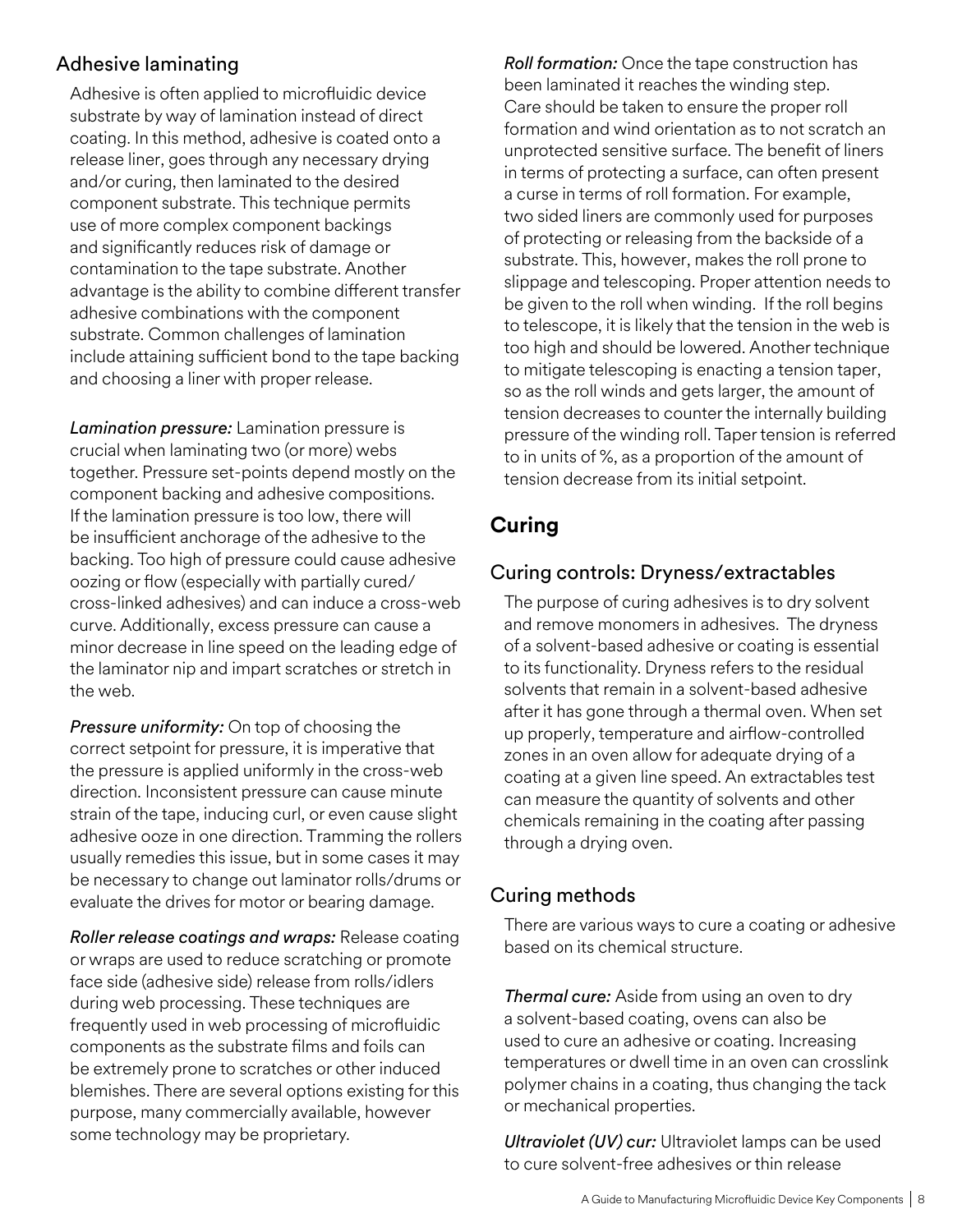coatings on liners. For curing release liners, passing through a UV lamp station decreases the amount of "free" chemistry (active release chemical or compound, i.e. Fluorosilicone) decreasing the amount of remaining extractables but increasing the release force of a liner.

*Electron beam (E-beam):* E-beam is used to cure or crosslink polymer chains, usually in adhesives, but sometimes for sterilization as well. Sometimes used with post-dried acrylate coatings, e-beam curing causes an adhesive to stiffen and increase in viscosity to meet desirable tack or mechanical properties.

*Line speed/dwell time:* Dwell time, in terms of curing an adhesive or coating, is essential to attaining desired residual solvents, tack and mechanical properties. During web processing, where a continuous line of material is moving, dwell time is inversely related to line speed. Dryness or cure level, however, is directly related to temperature or energy supplied to a web. As such, supplied energy and line speed then are the two primary control handles for drying and curing.

#### **Steering, web handling, and vision systems**

#### Tramming

Tramming, in terms of web processing, refers to the alignment of rollers and idlers in relation to each other. Another way to think of the tram of rollers is to imagine the three-dimensional parallelism between rollers in the x, y, and z directions. A small degree of misalignment can cause uneven tension in a web. When this occurs, different areas of the web see minute tension differences which can cause stretching, scratching, folds and wrinkles of the material passing over an untrammed roller. In microfluidic components, scratches and other defects can change light transmission or smoothness of a tape or film that can have profound effects in its finished device.

# **Bumpering**

Bumpering is a technique applied in web processing to influence lateral (cross-web) tension on a moving web. Bumpering consists of wrapping a

high friction tape around a roller at the edges of the web. Sometimes this is done in reaction to wrinkles observed in the machine direction, or it may be done strictly as a preventive measure. Bumpering is a relatively informal, yet effective, method for imparting lateral tension. Especially with the often highly sensitive backing used in microfluidic backing components, it is imperative to be mindful of the component substrate and consider if the bumper tape might cause unwanted scratches or induce excess static into the line.

## Web guides/edge guides

Web guides, sometimes called line guides or edge guides, are commonly utilized steering systems for web processing and are valuable to precise coating and slitting of microfluidic device components. Web guides use light sensors to track either the edge of the moving web or a reference line that may be printed in the web (if there is a variable edge, sometimes when processing foams). These sensors are tied into the equipment logic controller and allow the machine to adjust in the cross direction to match any shift in the edge or reference line. Web guides are commonly used on both coating and slitting equipment as well as converting lines.

#### Vision systems

Vision systems enable defect detection and the possibility of roll mapping and/or defect marking. Vision system technologies are broad and have historically meant using a camera to detect defects (scratches, blemishes, contaminates) in a moving web based off a size or light contrast threshold. As technology advances, the use of infrared (IR) sensors has increased for less sensitive applications due to their lower cost. Many manufacturers want vision systems in production of microfluidic device components because it allows for 100% inspection of nonconforming early in the component creation. This decreases the number of defects and variability in the finished microfluidic device. Another benefit of a vision system is the ability to tie-in a roll map from, say, a coating process step into the ensuing slitting step. This can alert a "smart slitter" to mark the web next to a defect or alert operators to flag or altogether remove a defect, again limiting the chances of a defect reaching a final, highly sensitive microfluidic device.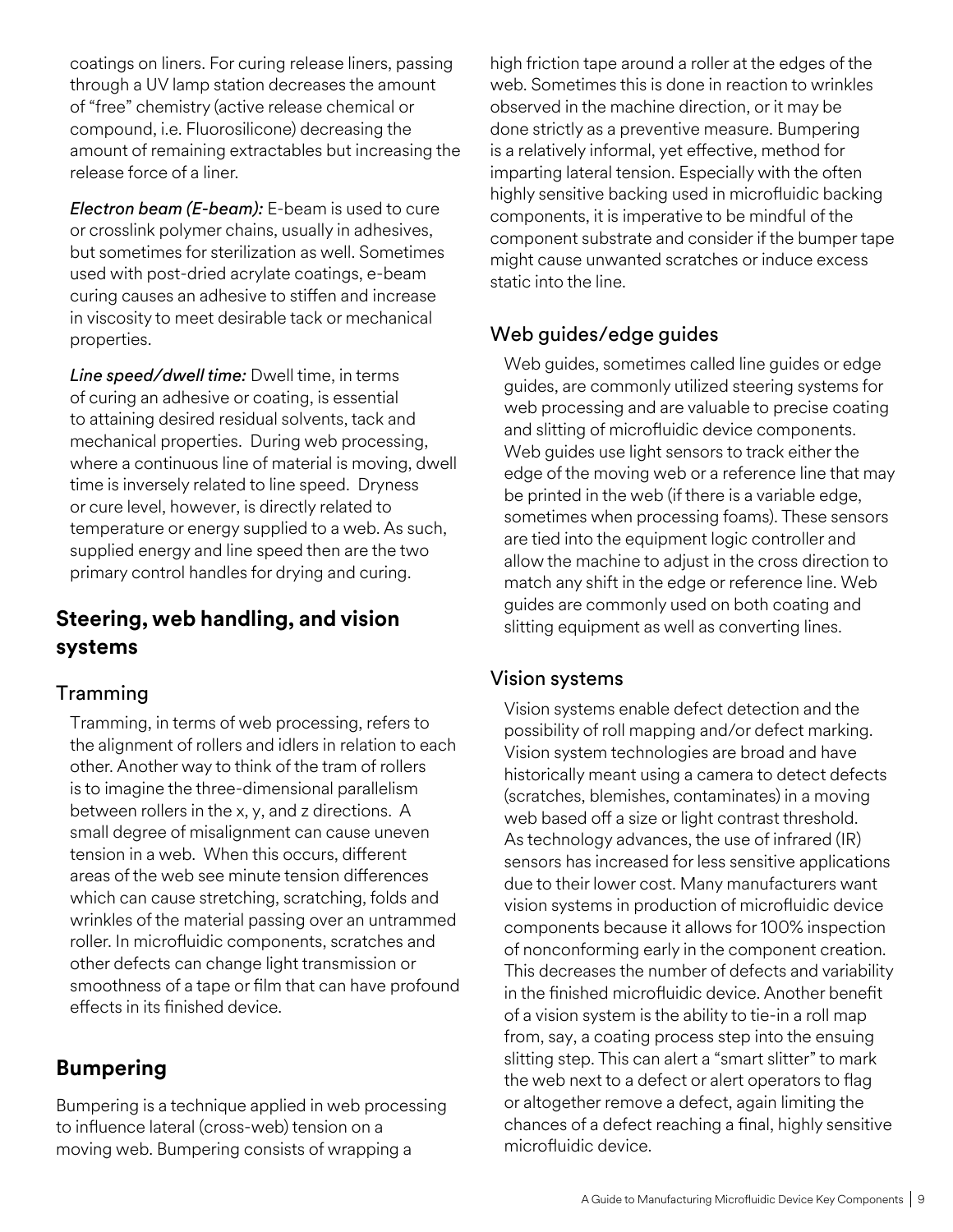

# **Slitting**

This section will focus on three primary methods of slitting for web processing of microfluidic components.

#### Burst slitting

In this method a stationary razor is setup at an angle to cut material. Good for thin films, this is a relatively inexpensive method that is easy to set up and adiust.<sup>6</sup>

#### Score slitting

Score slitting, sometimes called crush cutting, is a down-web cutting procedure in which a circular razor cuts through the tape construction up to a hardened backup roll.<sup>6</sup> In the simplest of terms, it employs the same cutting mechanics as a pizza cutter. This is the most common type of slitter and works for most microfluidic tapes.

#### Shear slitting

Shear slitting is utilized for sensitive materials that require fine edge finishes, or more often, for thicker materials, such as aluminum foils and thick polymer films. In these situations, a score slitter often does not impart a high enough pressure at the cutting location to separate the material, and rather will cause a deep indent in the product. In contrast, shear slitting makes use of two circular blades that work in tandem to cut the passing material.<sup>6</sup> The cutting mechanics force the material in different directions over a very small surface area, causing the material to separate, just like a pair of scissors. Shear slitting provides the finest edge quality of the three techniques but can be intricate to set up and costly as there are two cutting tools used for each cut, requiring more maintenance.<sup>6</sup>

# **Converting and Assembly**

Converting and assembly of microfluidic components is, in a way a micro-summary of many elements discussed in this paper.

#### Lamination of other components

Microfluidic devices are often made by constructing or stacking layers of components, with different internal geometries and properties. For example, channels created by gapping between layers may allow for blood or fluid flow. In these applications registration between layers must be accurate and precise. Converting machines often have sensors that detect registration marks or "eye marks" that affirm laminates are aligned before laminating. Lamination of multiple components also requires edge guiding and proper laminator setup.

#### **Cutting**

Cutting microfluidic components is usually done via rotary dies or lasers.



*Rotary die cutting:* Rotary die cutting is a common method in microfluidic device converting. This technique consists of using a precision patterned hard-tool of the desired shape to cut a film or substrate. The patterned tool is cylindrical and rotates in index with the moving web to cut a flat design. The benefits of using a rotary die over laser cutting are its increased line speed potential, lower cost of entry, and high degree of durability.

The drawbacks to hard-tooling are the cost of new dies, slower turnaround time for new tools and changes, and a

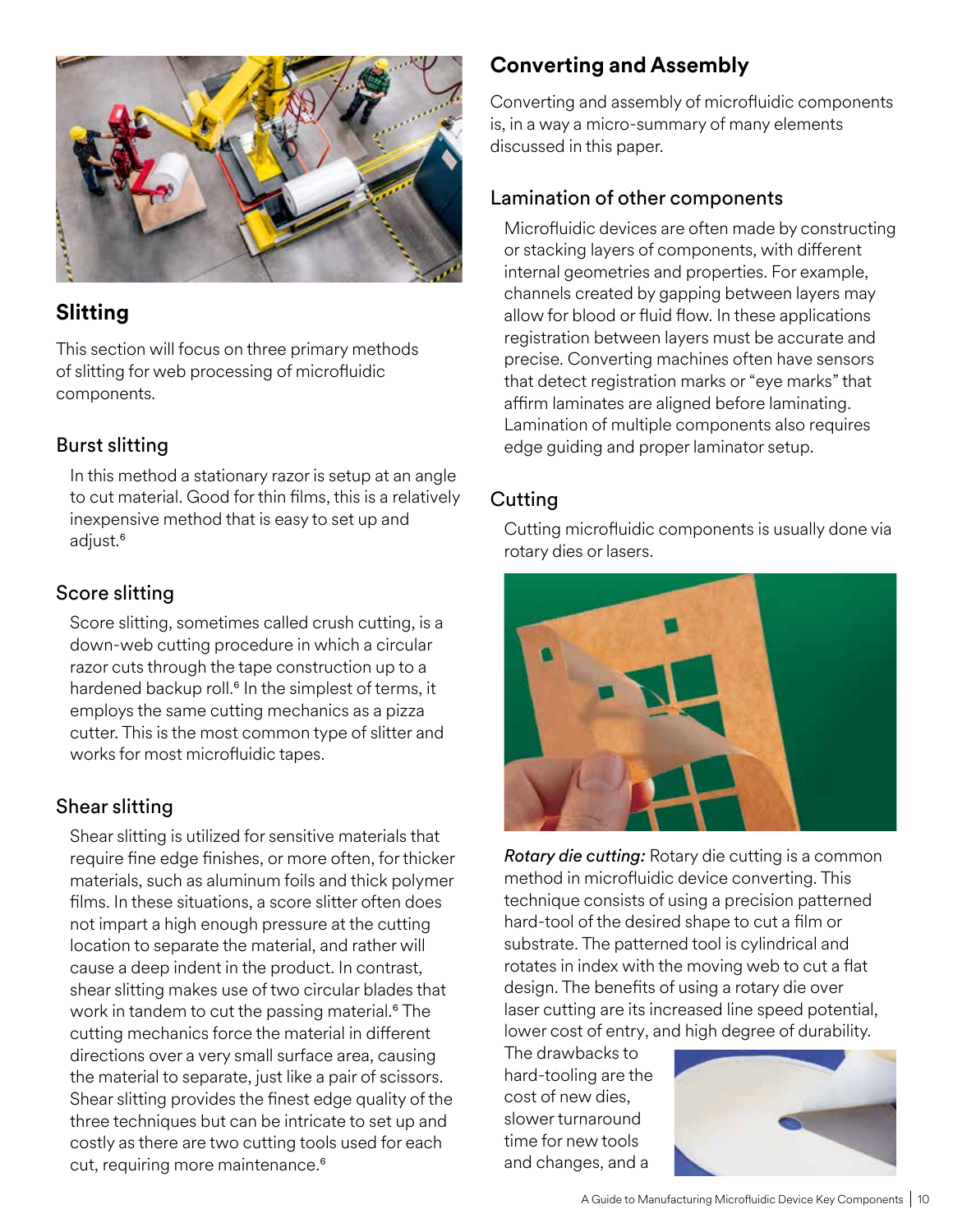slightly lower cut accuracy than laser cutting, and cutting die maintenance requirements.7

*Laser cutting and ablation:* Laser cutting is also common in microfluidic device converting. This cutting method uses a focused laser to burn through a layer or layers of material following a computer or logic-controlled pattern. The timing and intensity of the laser is crucial to the efficacy of this cutting method. In microfluidic device converting, lasers facilitate very intricate cuts or can be used to "drill" holes in a component that would otherwise be difficult for a rotary die.

Lasers are often used in test strip converting to cut tiny conduits and vents that channel precise amounts of liquids or vapors. This example demonstrates a major benefit of laser cutting versus using a rotary die. Another benefit in terms of microfluidic device converting is a low cost to change geometries and iterate prototypes quickly, as it only requires a change in computer programming rather than hard tooling. The drawbacks of laser cutting are a higher cost barrier to entry for laser and computer equipment as well as a limit to line speed as lasers often require a degree of dwell time to cut material.7

*\*A note on laser cutting and ablation waste: Special precautions should be taken to manage and minimize char and ablated material during laser cutting as it is considered a contaminate.*

*Through cuts and controlled depth cuts:* Through cuts and controlled depth cuts are the two most common cuts used in microfluidic device converting. Through cuts separate material to match a specific design or pattern. As the name implies, this type of cut completely penetrates a component or stack of components to match an outline, usually the overall perimeter of the device component.

Controlled depth or "kiss" cuts separate a layer or layers of material to achieve a specific z-dimensional geometry in a component or stack. In laser cutting methodology, the depth of the cut is controlled by the laser intensity and exposure time, whereas in a rotary die method, this is controlled by precisely machined cutting surfaces at indexed depths on the tool.

*Weed and slug handling:* Rotary dies and lasers both require special handling of the trim or weed of a cut web. This needs to be either wound or pulled via vacuum away from the die-cut web. Slugs for round or encapsulated cuts need to be removed as well. These are often blown out with air-hoses/ air-knives. If using a physical means, such as rotating brushes or foam plugs, to remove slugs it's important to ensure the surface of the component is not scratched or otherwise damaged.



# **Conclusion**

Microfluidic devices are extremely important to the medical industry for research and patient sample testing. The foundation for many microfluidic devices starts with tape constructions purposed to protect samples, transport fluids, and aid in sample detection. Understanding and choosing the right component materials and accompanying manufacturing methods is key when designing a microfluidic device.